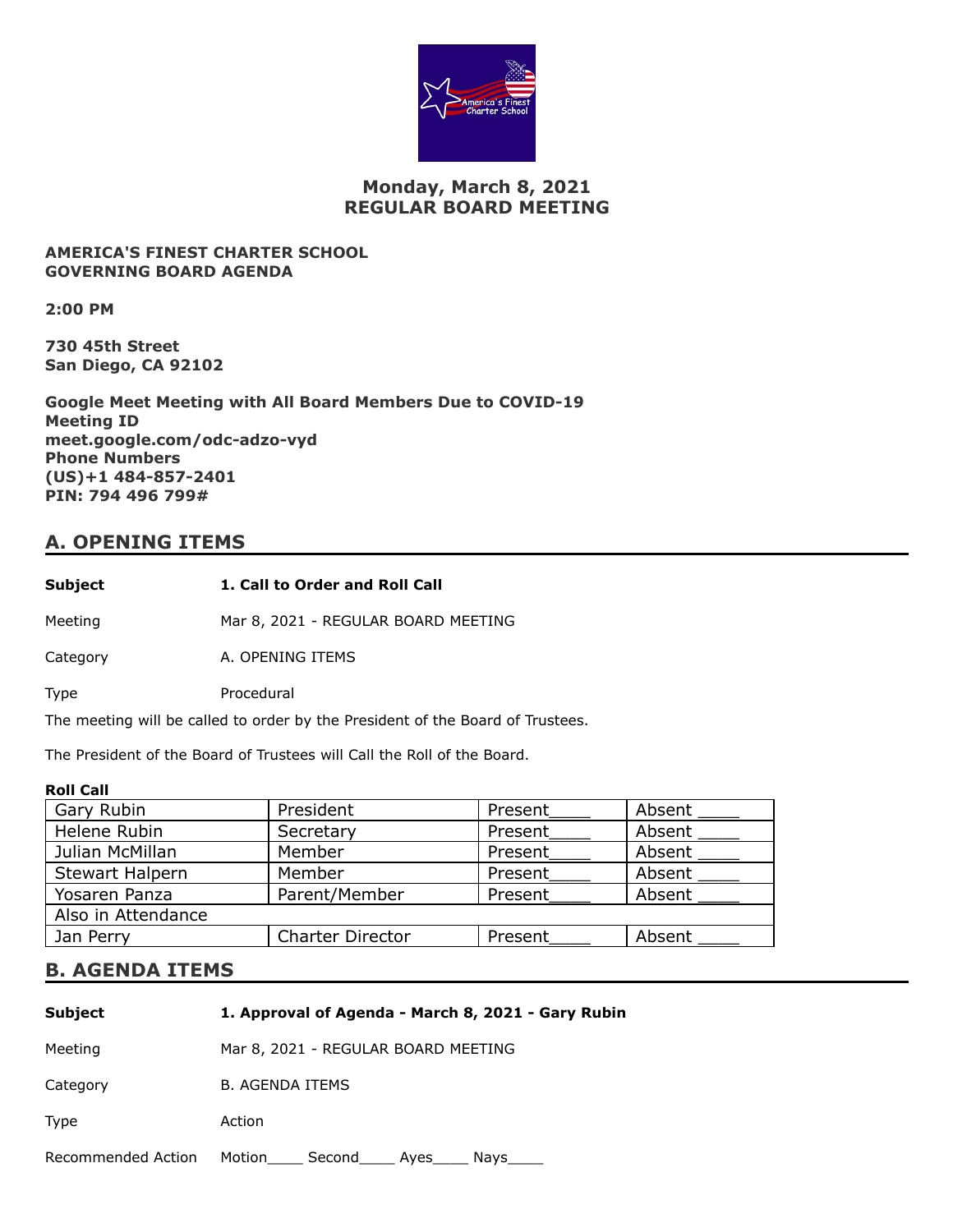| <b>Subject</b>     | 2. Approval of Minutes - November 16, 2020 - Gary Rubin |
|--------------------|---------------------------------------------------------|
| Meeting            | Mar 8, 2021 - REGULAR BOARD MEETING                     |
| Category           | <b>B. AGENDA ITEMS</b>                                  |
| <b>Type</b>        | Action                                                  |
| Recommended Action | Motion<br>Second Ayes Nays                              |
| File Attachments   |                                                         |

[11.16.2020 Board Meeting MINUTES \(1\).pdf \(250 KB\)](https://go.boarddocs.com/ca/americasfinest/Board.nsf/files/BYRS4T704B41/$file/11.16.2020%20Board%20Meeting%20MINUTES%20(1).pdf)

| <b>Subject</b>                                                                  | 3. January 2021 Financials Board Report - Richard Farace |
|---------------------------------------------------------------------------------|----------------------------------------------------------|
| Meeting                                                                         | Mar 8, 2021 - REGULAR BOARD MEETING                      |
| Category                                                                        | <b>B. AGENDA ITEMS</b>                                   |
| <b>Type</b>                                                                     | Discussion, Information                                  |
| File Attachments<br>Jan 2021 Board Report - America's Finest (2).pdf (1,035 KB) |                                                          |

| <b>Subject</b>                                                                     | 4. Approval of the Revised 2020-21 Second Interim Report - Richard Farace |
|------------------------------------------------------------------------------------|---------------------------------------------------------------------------|
| Meeting                                                                            | Mar 8, 2021 - REGULAR BOARD MEETING                                       |
| Category                                                                           | <b>B. AGENDA ITEMS</b>                                                    |
| <b>Type</b>                                                                        | Action                                                                    |
| Recommended Action                                                                 | Motion<br>Second Ayes Nays                                                |
| File Attachments<br>2020-21 2nd Interim Report - America's Finest (1).pdf (826 KB) |                                                                           |

| <b>Subject</b>     | 5. Approval of the COVID19 Safety Re-Opening Plan – Jan Perry |  |
|--------------------|---------------------------------------------------------------|--|
| Meeting            | Mar 8, 2021 - REGULAR BOARD MEETING                           |  |
| Category           | <b>B. AGENDA ITEMS</b>                                        |  |
| <b>Type</b>        | Action                                                        |  |
| Recommended Action | Motion Second Ayes Nays                                       |  |
| <b>Subject</b>     | 6. Approval of the 2020 Audit - Jan Perry                     |  |
|                    |                                                               |  |
| Meeting            | Mar 8, 2021 - REGULAR BOARD MEETING                           |  |
| Category           | <b>B. AGENDA ITEMS</b>                                        |  |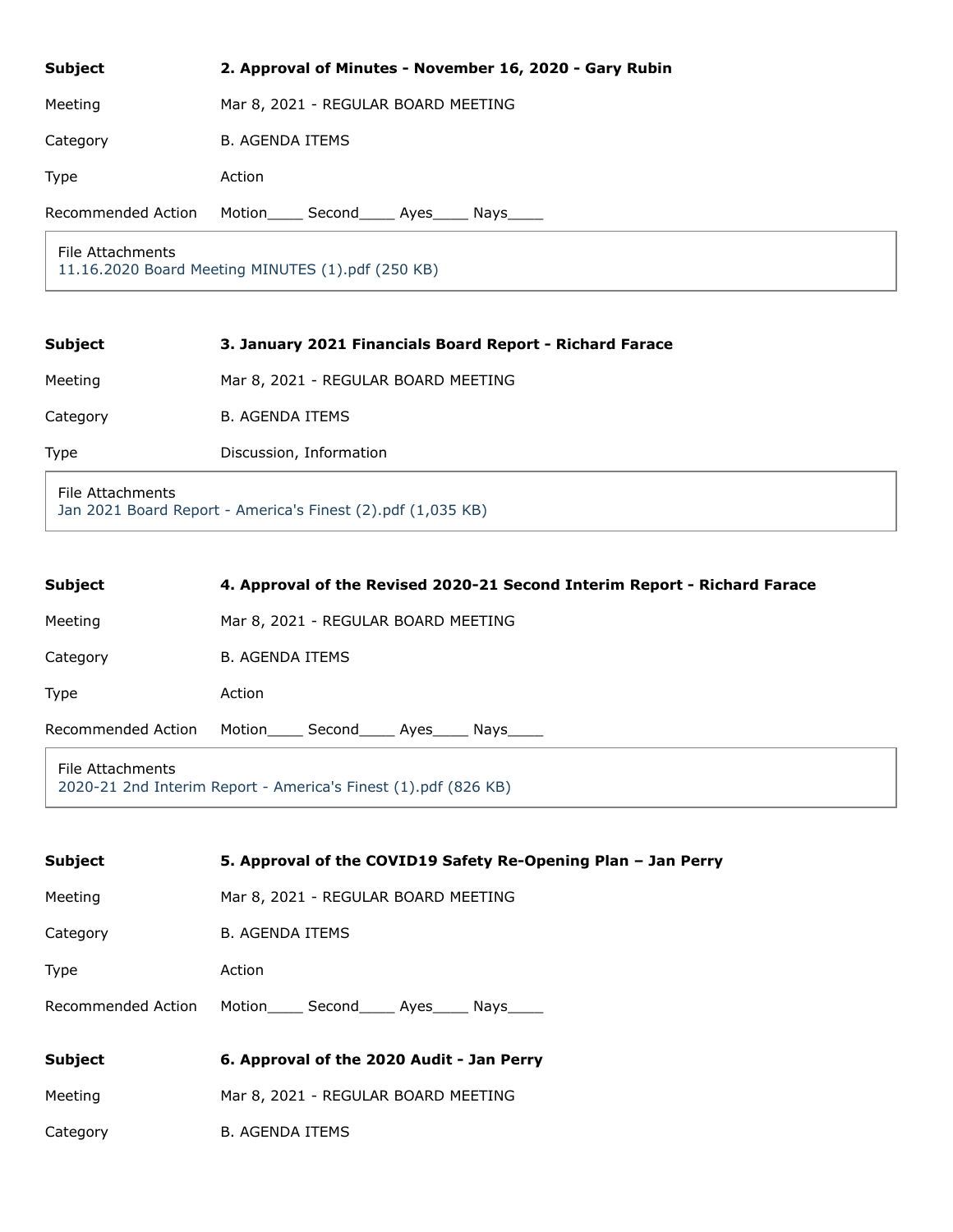| Type                                                                   | Action                                                                            |
|------------------------------------------------------------------------|-----------------------------------------------------------------------------------|
| Recommended Action                                                     | Motion______ Second______ Ayes______ Nays_____                                    |
| <b>Subject</b>                                                         | 7. Approval of the Graduation Requirements Policy for the High School - Tim Bagby |
| Meeting                                                                | Mar 8, 2021 - REGULAR BOARD MEETING                                               |
| Category                                                               | <b>B. AGENDA ITEMS</b>                                                            |
| Type                                                                   | Action                                                                            |
| Recommended Action                                                     | Motion______ Second______ Ayes______ Nays_____                                    |
| File Attachments<br>Graduation Requirements AFCHS 2021 (1).pdf (87 KB) |                                                                                   |
|                                                                        |                                                                                   |
| <b>Subject</b>                                                         | 8. Form 700                                                                       |

Meeting Mar 8, 2021 - REGULAR BOARD MEETING

Category B. AGENDA ITEMS

Type Information

Board members are requested to print out the attached Form 700 and return the signed form to Gloria.

| Subject  | 9. CHARTER UPDATE - Jan Perry, Tim Bagby and Jon Dean |
|----------|-------------------------------------------------------|
| Meeting  | Mar 8, 2021 - REGULAR BOARD MEETING                   |
| Category | <b>B. AGENDA ITEMS</b>                                |
| Type     | Information                                           |
|          |                                                       |

# **C. ADJOURN MEETING FOR EXECUTIVE SESSION**

| <b>Subject</b>           | 1. Adjourn Meeting                                                                                                                                                                                                                                                                                                       |  |
|--------------------------|--------------------------------------------------------------------------------------------------------------------------------------------------------------------------------------------------------------------------------------------------------------------------------------------------------------------------|--|
| Meeting                  | Mar 8, 2021 - REGULAR BOARD MEETING                                                                                                                                                                                                                                                                                      |  |
| Category                 | C. ADJOURN MEETING FOR EXECUTIVE SESSION                                                                                                                                                                                                                                                                                 |  |
| Type                     | Action                                                                                                                                                                                                                                                                                                                   |  |
| Recommended Action       | Motion to adjourn the meeting and enter into an Executive Session of the Board for the<br>purpose of: the contract of the contract of the contract of the contract of the contract of the contract of the contract of the contract of the contract of the contract of the contract of the contract of the contract of th |  |
|                          | Motion _____ Second______ Ayes______ Nays_____                                                                                                                                                                                                                                                                           |  |
| <b>D. CLOSED SESSION</b> |                                                                                                                                                                                                                                                                                                                          |  |

# **E. RECONVENE TO OPEN SESSION**

**Subject 1. Return to Open Session**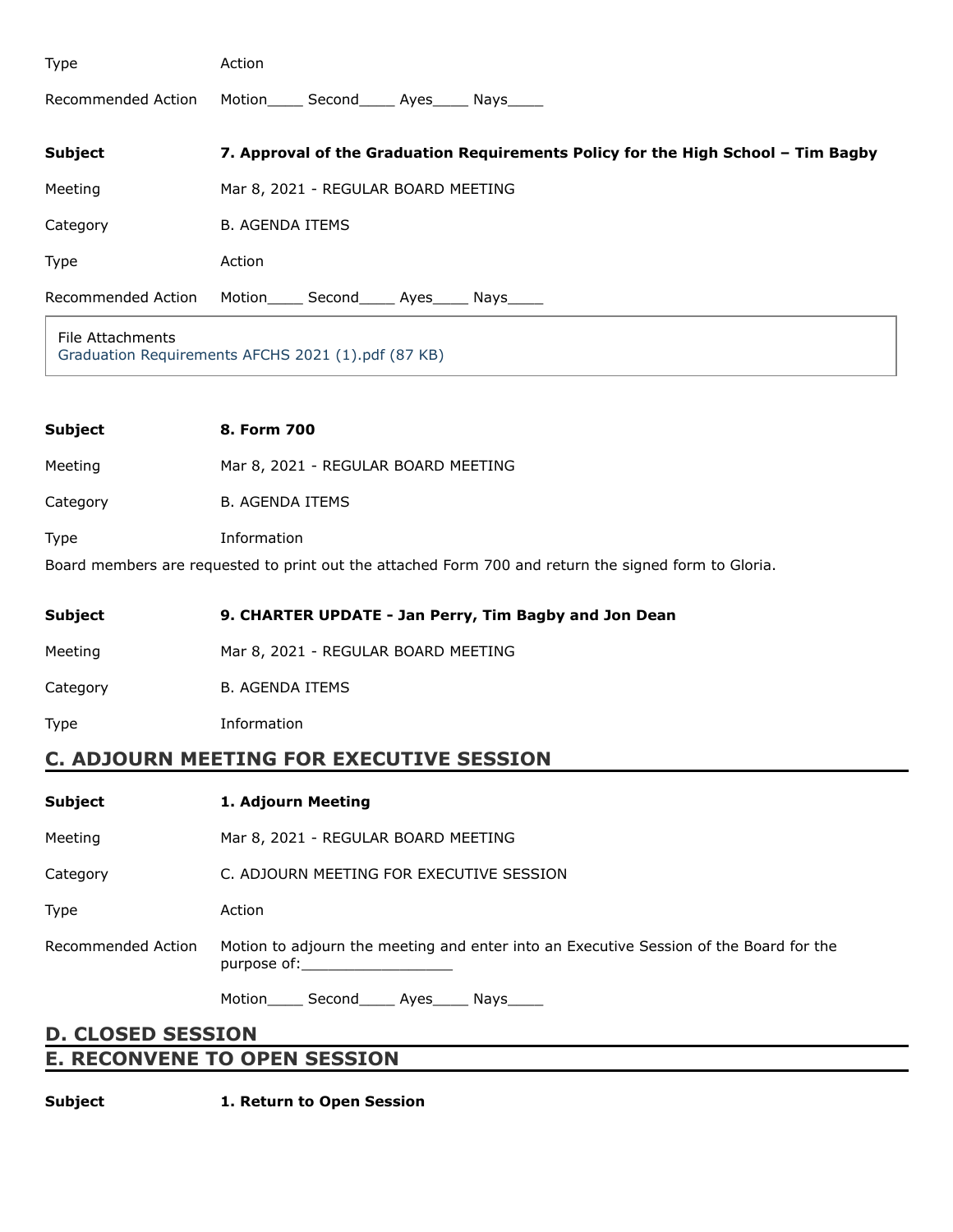Meeting Mar 8, 2021 - REGULAR BOARD MEETING

Category **E. RECONVENE TO OPEN SESSION** 

Type Procedural

The Board of Trustees will return to Open Session.

## **Subject 2. Report of Action Taken in Closed Session**

Meeting Mar 8, 2021 - REGULAR BOARD MEETING

Category **E. RECONVENE TO OPEN SESSION** 

Type Information

Public Report of Action Taken in Closed Session, if any, and Vote or Abstention of Each Board Member Present

### **F. PUBLIC COMMENT**

| <b>Subject</b> | 1. Public Comment Guidelines        |
|----------------|-------------------------------------|
| Meeting        | Mar 8, 2021 - REGULAR BOARD MEETING |

Category F. PUBLIC COMMENT

Type Information

This is the appropriate point in the meeting for any members of the audience to speak on matters of special interest or concern not on the present agenda.

### **INSTRUCTIONS FOR PRESENTATIONS TO THE BOARD BY PARENTS AND CITIZENS**

America's Finest Charter School ("School") welcomes your participation at the School's Governing Board ("Board") meetings. The purpose of a public meeting of the Board is to conduct the affairs of the School in public. Your participation assures us of continuing community interest in our school. To assist you in the ease of speaking/participating in our meetings, the following guidelines are provided:

- 1. Agendas are available to all audience members at the door to the meeting
- 2. Members of the public wishing to address the Board during Public Comment are requested, prior to the meeting, to submit to the Secretary of the Board their names and the subject on which they wish to speak. "Public Comment" is set aside for members of the audience to raise issues that are not specifically on the agenda. However, due to public meeting laws, the Board can only listen to your issue, not respond to take action. These presentations are limited to three (3) minutes and total time allotted to non-agenda items will not exceed fifteen (15) minutes. The Board may give direction to staff to respond to your concern or you may be offered the option of returning with a citizen-requested item.
- 3. Members of the public wishing to address the Board regarding items on the agenda are requested, prior to the meeting, to submit to the secretary of the Board their names and the subject on which they wish to speak. Regarding such items, you may specify that agenda item and you will be given an opportunity to speak for up to three (3) minutes when the Board discusses that item.
- 4. When addressing the Board, speakers are requested to state their name from the podium and adhere to the time limits set forth.
- 5. A member of the public requiring a translator will be provided twice the allotted time for public comment per individual speaker in accordance with Section 54954.3 of the Government Code.
- 6. Any public records relating to an agenda item for open session of the Board which are distributed to all, or a majority of all, of the Board members shall be available for public inspection at 730 45<sup>th</sup> Street, San Diego, CA 92102.